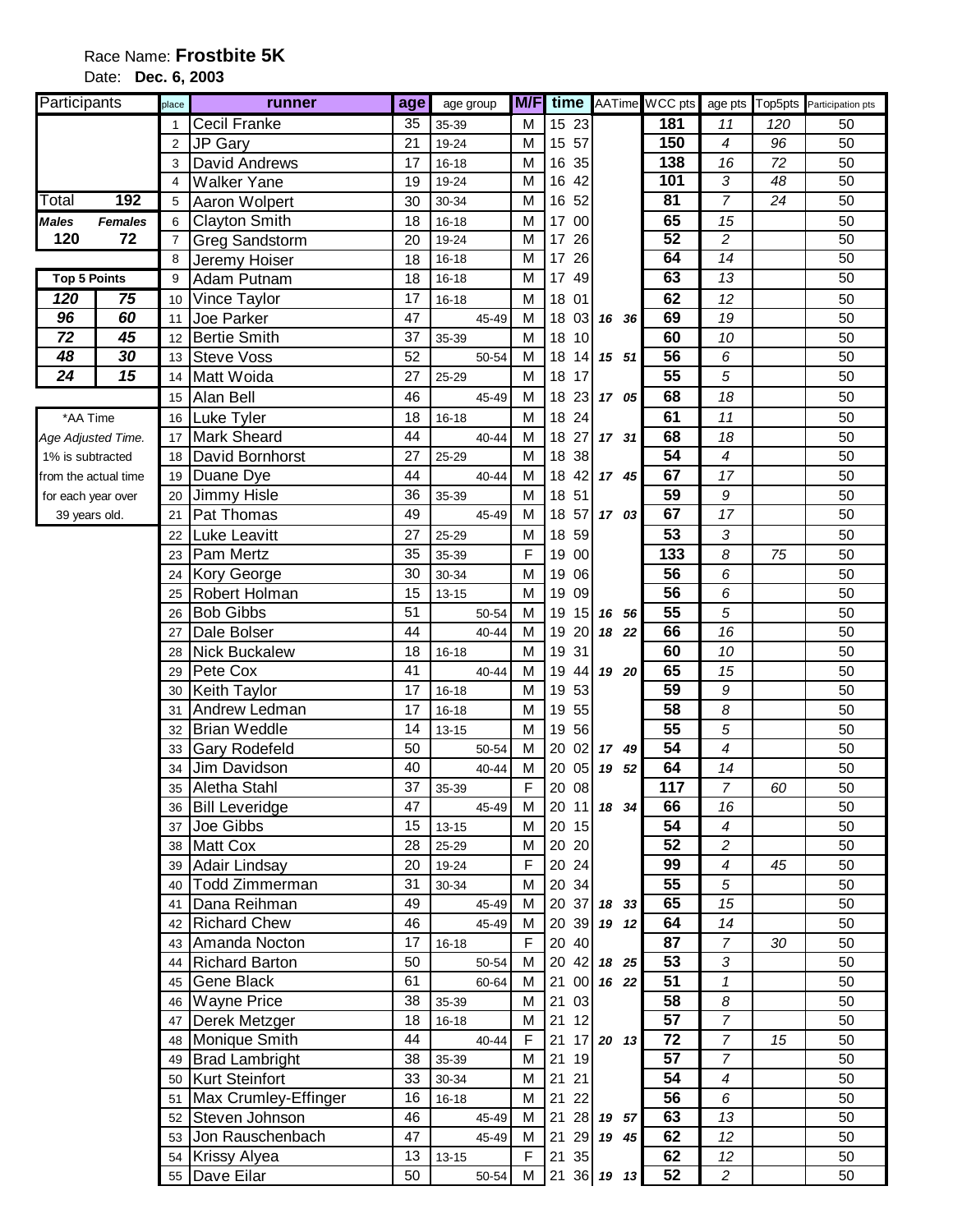## Date: **Dec. 6, 2003**

| 56 | Walter Hickman           | 42       | 40-44     | M           | 21 |        | 40 21 00       |       | 63              | 13                         | 50       |
|----|--------------------------|----------|-----------|-------------|----|--------|----------------|-------|-----------------|----------------------------|----------|
| 57 | <b>Matthew Thomas</b>    | 16       | $16 - 18$ | M           | 21 | 42     |                |       | 55              | 5                          | 50       |
| 58 | Brenda Burns             | 45       | 45-49     | F           | 21 | 45     |                | 20 26 | 56              | 6                          | 50       |
| 59 | <b>Terry Dryden</b>      | 44       | 40-44     | M           | 21 |        | 48 20          | 42    | 62              | 12                         | 50       |
| 60 | Ira Means                | 37       | 35-39     | M           | 21 | 50     |                |       | 56              | 6                          | 50       |
| 61 | Jason Jones              | 18       | $16 - 18$ | M           | 21 | 52     |                |       | 54              | $\overline{\mathcal{A}}$   | 50       |
| 62 | <b>Brad Pitcher</b>      | 33       | 30-34     | M           | 21 | 54     |                |       | 53              | 3                          | 50       |
| 63 | Ken Walschlager          | 36       | 35-39     | M           | 21 | 57     |                |       | 55              | 5                          | 50       |
| 64 | Natalie Sandoval         | 22       | 19-24     | F           | 22 | 13     |                |       | 53              | 3                          | 50       |
| 65 | Dave Wilhite             | 29       | 25-29     | M           | 22 | 13     |                |       | 51              | $\mathbf{1}$               | 50       |
| 66 | Matt Iverson             | 16       | 16-18     | M           | 22 | 14     |                |       | $\overline{53}$ | 3                          | 50       |
| 67 | <b>Charlie Marshall</b>  | 31       | 30-34     | M           | 22 | 17     |                |       | $\overline{52}$ | $\overline{c}$             | 50       |
|    | <b>Ben Tyler</b>         | 15       |           |             | 22 |        |                |       | 53              | 3                          | 50       |
| 68 |                          | 48       | $13 - 15$ | М           |    | 18     |                |       | 61              |                            |          |
| 69 | <b>Bob Covington</b>     |          | 45-49     | М           | 22 | 21     |                | 20 20 | $\overline{57}$ | 11                         | 50       |
| 70 | <b>Kurtis Wesler</b>     | 11       | $0 - 12$  | M           | 22 | 26     |                |       |                 | $\overline{7}$             | 50       |
| 71 | Dave Mikesell            | 45       | 45-49     | M           | 22 |        | $29$ 21        | 08    | 60              | 10                         | 50       |
| 72 | Jerry Vietor             | 49       | 45-49     | M           | 22 |        | $30$ 20        | 15    | 59              | 9                          | 50       |
| 73 | Caroline Hackett         | 18       | $16 - 18$ | F           | 22 | 30     |                |       | 56              | 6                          | 50       |
| 74 | Michael King             | 48       | 45-49     | M           | 22 |        | $35$ 20 33     |       | $\overline{58}$ | 8                          | 50       |
| 75 | Annie Reihman            | 14       | $13 - 15$ | F           | 22 | 42     |                |       | 61              | 11                         | 50       |
| 76 | <b>Rex Fields</b>        | 46       | 45-49     | M           | 22 |        | $42$ 21 06     |       | 57              | 7                          | 50       |
| 77 | Sarah Baumann            | 18       | $16 - 18$ | F           | 22 | 43     |                |       | 55              | 5                          | 50       |
| 78 | Mark Broerman            | 40       | 40-44     | M           | 22 |        | 46 22 32       |       | 61              | 11                         | 50       |
| 79 | <b>Kelly Hoeflinger</b>  | 25       | 25-29     | F           | 23 | $00\,$ |                |       | 54              | $\overline{\mathcal{A}}$   | 50       |
| 80 | Vince Punzo              | 42       | 40-44     | M           | 23 |        | $00 \ 22 \ 18$ |       | 60              | 10                         | 50       |
| 81 | <b>Patrick Smith</b>     | 11       | $0 - 12$  | М           | 23 | 02     |                |       | 56              | 6                          | 50       |
| 82 | Thomas Wuentemberger     | 12       | $0 - 12$  | M           | 23 | 02     |                |       | 55              | 5                          | 50       |
| 83 | <b>Stacey Wurster</b>    | 19       | 19-24     | $\mathsf F$ | 23 | 08     |                |       | 52              | $\overline{c}$             | 50       |
| 84 | Dan Hurley               | 45       | 45-49     | M           | 23 |        | $16$ 21        | 52    | 56              | 6                          | 50       |
| 85 | Alysha Davis             | 14       | $13 - 15$ | F           | 23 | 17     |                |       | 60              | 10                         | 50       |
| 86 | <b>Rick Murray</b>       | 56       | 55-59     | M           | 23 | 18     | 19             | 20    | 56              | 6                          | 50       |
| 87 | <b>Maggie Cox</b>        | 41       | 40-44     | $\mathsf F$ | 23 | 22     | 22             | 53    | 56              | 6                          | 50       |
| 88 | Dave Grilliot            | 40       | 40-44     | M           | 23 | 24     | 23             | 09    | 59              | 9                          | 50       |
| 89 | Jeff Taylor              | 41       | 40-44     | M           | 23 | 29     | 23             | 00    | 58              | 8                          | 50       |
| 90 | <b>Kris Nelson</b>       | 33       | 30-34     | F           | 23 | 41     |                |       | 55              | 5                          | 50       |
| 91 | <b>Ross Alexander</b>    | 16       | 16-18     | M           | 23 | 46     |                |       | $\overline{52}$ | $\overline{c}$             | 50       |
| 92 | Paula Head               | 17       | 16-18     | F           |    | 23 53  |                |       | 54              | $\overline{4}$             | 50       |
| 93 | Ashley Ferkinhoff        | 13       | $13 - 15$ | F           |    | 24 03  |                |       | 59              | 9                          | 50       |
| 94 | Pamela Ross              | 17       | $16 - 18$ | F           |    | 24 10  |                |       | 53              | 3                          | 50       |
| 95 | Lesley Ferkinhoff        | 13       | $13 - 15$ | F           |    | 24 12  |                |       | 58              | 8                          | 50       |
| 96 | Evan Blum                | 16       | $16 - 18$ | М           |    | 24 19  |                |       | 51              | $\mathbf{1}$               | 50       |
| 97 | <b>Karl Kurtz</b>        | 15       | $13 - 15$ | М           |    | 24 20  |                |       | 52              | $\boldsymbol{2}$           | 50       |
| 98 | Howard Deitsch           | 58       | 55-59     | М           |    |        | 24 20 19 42    |       | 55              | 5                          | 50       |
| 99 | Gina Jones               | 34       | 30-34     | F           |    | 24 21  |                |       | 54              | $\overline{\mathcal{A}}$   | 50       |
|    | 100 David Ledman         | 22       | 19-24     | M           |    | 24 23  |                |       | 51              | $\mathbf{1}$               | 50       |
|    | 101 Jason Newton         | 28       | 25-29     | M           |    | 24 31  |                |       | 50              | 0                          | 50       |
|    | 102 Thomas Hale          | 43       | 40-44     | M           | 24 |        | $34$ 23 35     |       | 57              | $\overline{7}$             | 50       |
|    |                          |          |           |             | 24 |        | 37 18 42       |       | 50              | 0                          | 50       |
|    | 103 David Caldwell       | 63<br>47 | 60-64     | M           |    |        | 38 22          |       | 55              |                            |          |
|    | 104 David Mabry          |          | 45-49     | М           | 24 |        |                | 39    | 54              | 5                          | 50       |
|    | 105 Tom Gable            | 47       | 45-49     | М           | 24 |        | 42 22          | 43    |                 | $\overline{\mathcal{A}}$   | 50       |
|    | 106 Bob Wood             | 54       | 50-54     | M           | 24 |        | 46 21 03       |       | 51              | $\boldsymbol{\mathcal{I}}$ | 50       |
|    | 107 Steve Heiny          | 59       | 55-59     | М           | 24 |        | $53$ 19        | 54    | 54              | 4                          | 50       |
|    | 108 Tom Ferkinhoff       | 41       | 40-44     | M           | 25 |        | $00$ 24        | 30    | 56              | 6                          | 50       |
|    | 109 Ernie Owens          | 47       | 45-49     | M           | 25 |        | $16$ 23        | 14    | 53              | 3                          | 50       |
|    | 110 Mary Ann Stienbarger | 44       | 40-44     | F           |    | 25 19  | 25 17 24 01    |       | 55<br>56        | 5<br>6                     | 50<br>50 |
|    | 111 Marlene Heron        | 35       | 35-39     | F           |    |        |                |       |                 |                            |          |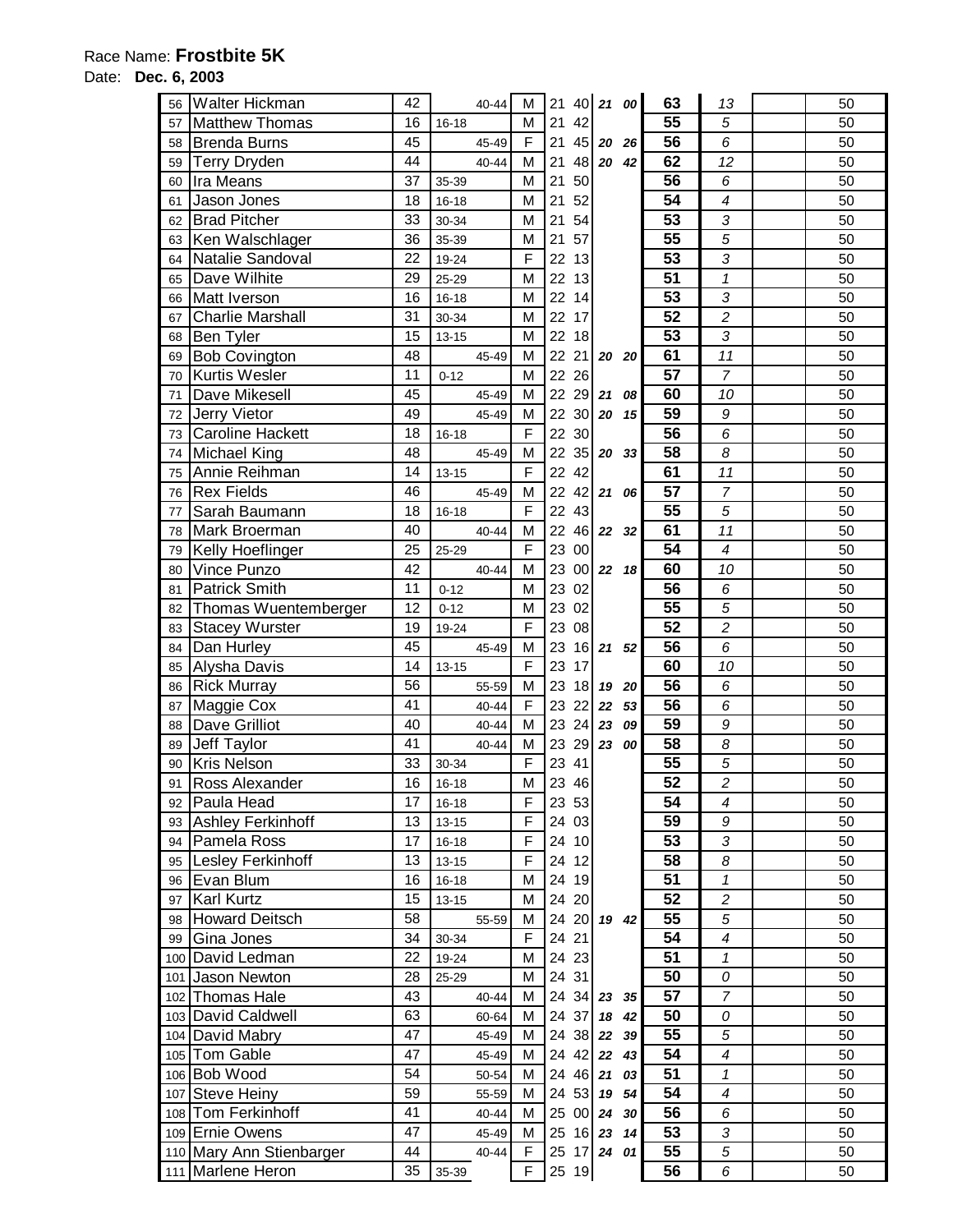## Date: **Dec. 6, 2003**

| 112 Jordan Kearney         | 12 | $0 - 12$  | M              | 25          | 36 |                      |    | 54              | 4                       | 50 |
|----------------------------|----|-----------|----------------|-------------|----|----------------------|----|-----------------|-------------------------|----|
| 113 Haley Hittle           | 14 | $13 - 15$ | F              | 25          | 50 |                      |    | 57              | $\overline{7}$          | 50 |
| 114 Jeff Arnold            | 42 | $40 - 44$ | M              | 25          |    | $57$ 25 10           |    | 55              | 5                       | 50 |
| 115 Elise Beatty           | 26 | 25-29     | F              | 25          | 58 |                      |    | 53              | 3                       | 50 |
| 116 Kelly Burk             | 30 | 30-34     | F              | 26          | 10 |                      |    | $\overline{53}$ | 3                       | 50 |
| 117 Bob Patton             | 57 | 55-59     | M              | 26          |    | $11$ 21              | 28 | $\overline{53}$ | 3                       | 50 |
|                            | 43 |           | M              | 26          |    | $16$ 25              |    | 54              | 4                       | 50 |
| 118 Andy Smith             | 14 | 40-44     | M              | 26          | 18 |                      | 12 | 51              | $\mathbf{1}$            | 50 |
| 119 Jake Davidson          | 18 | $13 - 15$ | F              | 26          | 20 |                      |    | 52              | $\overline{c}$          | 50 |
| 120 Lindsay Toler          |    | $16 - 18$ |                |             |    |                      |    |                 |                         |    |
| 121 Holly Toler            | 14 | $13 - 15$ | F              | 26          | 22 |                      |    | $\overline{56}$ | 6                       | 50 |
| 122 Ron Wesler             | 41 | 40-44     | M              | 26          |    | $23 \mid 25 \mid 51$ |    | $\overline{53}$ | 3                       | 50 |
| 123 Karen O'Conner         | 15 | $13 - 15$ | F              | 26          | 28 |                      |    | 55              | $\overline{5}$          | 50 |
| 124 Ben Kenworthy          | 47 | 45-49     | M              | 26          |    | 38 24 32             |    | $\overline{52}$ | $\overline{c}$          | 50 |
| 125 Tyler Hayes            | 17 | $16 - 18$ | M              | 26          | 41 |                      |    | $\overline{50}$ | 0                       | 50 |
| 126 Stephanie Eilar        | 21 | 19-24     | F              | 27          | 42 |                      |    | $\overline{51}$ | $\mathbf{1}$            | 50 |
| 127 David Black            | 12 | $0 - 12$  | M              | 27          | 01 |                      |    | $\overline{53}$ | 3                       | 50 |
| 128 Austin Black           | 10 | $0 - 12$  | M              | 27          | 05 |                      |    | 52              | $\overline{2}$          | 50 |
| 129 Laura Arnold           | 41 | 40-44     | $\mathsf{F}$   | 27          | 07 | 26                   | 35 | $\overline{54}$ | 4                       | 50 |
| 130 Sarah George           | 26 | 25-29     | F              | 27          | 08 |                      |    | $\overline{52}$ | $\overline{c}$          | 50 |
| 131 Carol Ammerman         | 60 | 60-64     | $\overline{F}$ | 27          |    | 09 21 37             |    | 51              | $\mathbf{1}$            | 50 |
| 132 Kristina Tabor         | 25 | 25-29     | F              | 27          | 23 |                      |    | $\overline{51}$ | $\overline{\mathbf{1}}$ | 50 |
| 133 Rachel Metzger         | 19 | 19-24     | F              | 27          | 23 |                      |    | $\overline{50}$ | 0                       | 50 |
| 134 Chris Dingworth        | 38 | 35-39     | M              | 27          | 36 |                      |    | 54              | 4                       | 50 |
| 135 Christine Runyon       | 14 | $13 - 15$ | $\mathsf F$    | 27          | 43 |                      |    | 54              | 4                       | 50 |
| 136 Josh Bouley            | 15 | $13 - 15$ | M              | 27          | 45 |                      |    | 50              | 0                       | 50 |
| Debbie Cummins<br>137      | 48 | 45-49     | F              | 27          |    | 52 25 24             |    | 55              | 5                       | 50 |
| 138 Kathy Hendrix          | 31 | 30-34     | F              | 28          | 55 |                      |    | 52              | $\overline{c}$          | 50 |
| 139 Lynsey King            | 11 | $0 - 12$  | F              | 28          | 04 |                      |    | $\overline{51}$ | $\mathbf{1}$            | 50 |
| 140 Dale Cummins           | 55 | 55-59     | M              | 28          | 04 | 23                   | 35 | $\overline{52}$ | $\overline{c}$          | 50 |
| 141 Jeff Miller            | 44 | 40-44     | M              | 28          | 05 | 26                   | 54 | $\overline{52}$ | $\overline{c}$          | 50 |
| 142 Eileen Cravens         | 47 | 45-49     | F              | 28          |    | 19 26 09             |    | 54              | 4                       | 50 |
| 143 Jerry Jones            | 36 | 35-39     | M              | 28          | 25 |                      |    | 53              | 3                       | 50 |
| 144 Rob Perales            | 39 | 35-39     | M              | 28          | 26 |                      |    | 52              | $\overline{c}$          | 50 |
| 145 Cassey Crowell         | 16 | $16 - 18$ | F              | 28          | 38 |                      |    | 51              | $\overline{\mathbf{1}}$ | 50 |
| 146 Lauren Mitchell        | 15 | $13 - 15$ | F              | 28          | 56 |                      |    | $\overline{53}$ | 3                       | 50 |
| 147 Kelly Hale             | 41 | $40 - 44$ | F              | 29          |    | $11$ 28 40           |    | $\overline{53}$ | $\overline{3}$          | 50 |
| <b>Bethany Saum</b><br>148 | 15 | $13 - 15$ | F              | 29 16       |    |                      |    | 52              | $\overline{c}$          | 50 |
| 149 Kari Kalve             | 41 | 40-44     | F              | 29          |    | 19 28 46             |    | 52              | $\overline{c}$          | 50 |
| 150 David Dorston          | 44 | 40-44     | M              | 29          |    | 22 27 58             |    | 51              | $\mathbf{1}$            | 50 |
| 151 Kevin Burke            | 46 | 45-49     | M              | 29          | 27 | 27 35                |    | 51              | $\mathbf{1}$            | 50 |
| 152 Christine Casteel      | 38 | 35-39     | F              | 29          | 40 |                      |    | 55              | 5                       | 50 |
| 153 Karen Weaver           | 52 | 50-54     | $\mathsf F$    | 29 51 26 00 |    |                      |    | 53              | 3                       | 50 |
| 154 Greg Pipes             | 49 | 45-49     | M              | 29          |    | 54 26 06             |    | 50              | 0                       | 50 |
| 155 Kevin Shelley          | 37 | 35-39     | M              | 30 00       |    |                      |    | 51              | $\mathbf{1}$            | 50 |
| 156 Michelle Dafler        | 25 | 25-29     | F              | 30 03       |    |                      |    | 50              | 0                       | 50 |
| 157 Colleen Scott          | 39 | 35-39     | F              | 30 05       |    |                      |    | 54              | 4                       | 50 |
| 158 Heather Johnson        | 17 | $16 - 18$ | F              | 30 30       |    |                      |    | 50              | 0                       | 50 |
| 159 Steve Thomas           | 59 | 55-59     | М              | 31          |    | 22 25 07             |    | $\overline{51}$ | $\mathbf{1}$            | 50 |
| 160 Mike Thomas            | 19 | 19-24     | М              | 31          | 24 |                      |    | 50              | 0                       | 50 |
| 161 Steve Maurer           | 33 | 30-34     | М              | 31          | 24 |                      |    | $\overline{51}$ | $\pmb{\mathcal{1}}$     | 50 |
| 162 Karen Maurer           | 34 | 30-34     | F              | 31          | 29 |                      |    | $\overline{51}$ | $\mathbf{1}$            | 50 |
| 163 Jim Mitchell           | 53 | 50-54     | M              | 31          |    | 30 27 06             |    | 50              | 0                       | 50 |
| 164 Valarie Baker          | 44 | 40-44     | F              | 31          | 31 | 29 33                |    | 51              | $\mathbf{1}$            | 50 |
| 165 Christy Ferkinhoff     | 15 | $13 - 15$ | F              | 32          | 07 |                      |    | 51              | $\mathbf{1}$            | 50 |
| 166 Joyce Chew             | 46 | 45-49     | $\mathsf F$    | 32 12 30 01 |    |                      |    | 53              | 3                       | 50 |
| 167 Ken Sexton             | 56 | 55-59     | M              | 32 17 26 47 |    |                      |    | 50              | 0                       | 50 |
|                            |    |           |                |             |    |                      |    |                 |                         |    |